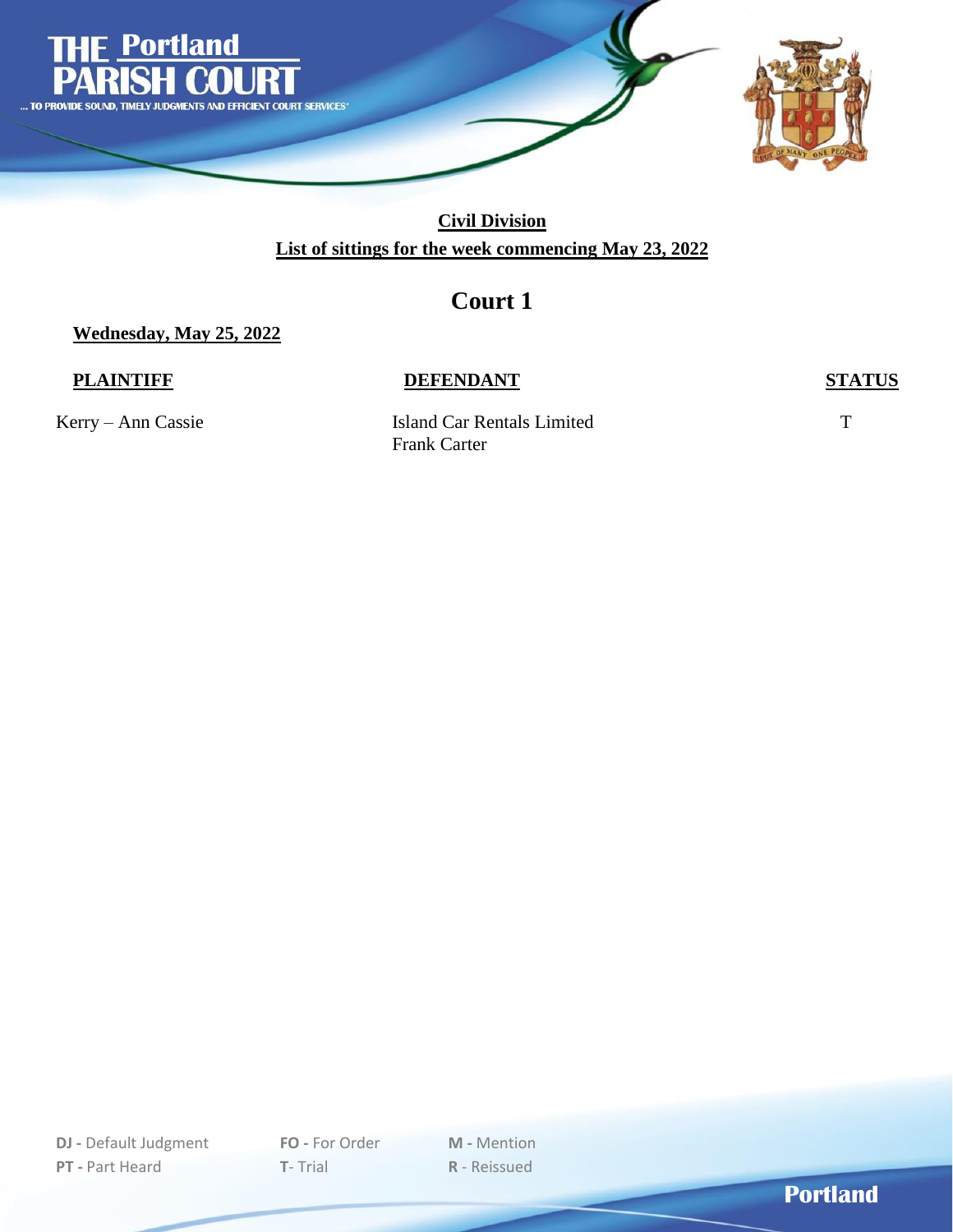

**Civil Division List of sittings for the week commencing May 23, 2022**

## **Court 2**

#### **Tuesday, May 24, 2022**

| Cerdilin Walker<br>Kemoy Osbourne<br><b>Linamin Roberts</b> | PT            |
|-------------------------------------------------------------|---------------|
| <b>Friday, May 27, 2022</b>                                 |               |
| <b>PLAINTIFF</b><br><b>DEFENDANT</b>                        | <b>STATUS</b> |
| <b>Steadman Scott</b><br><b>Millicent Mills</b>             | M             |

Patricia Brown Clive Bailey M

**DJ -** Default Judgment **FO -** For Order **M -** Mention **PT -** Part Heard **T**- Trial **R** - Reissued

**Portland**